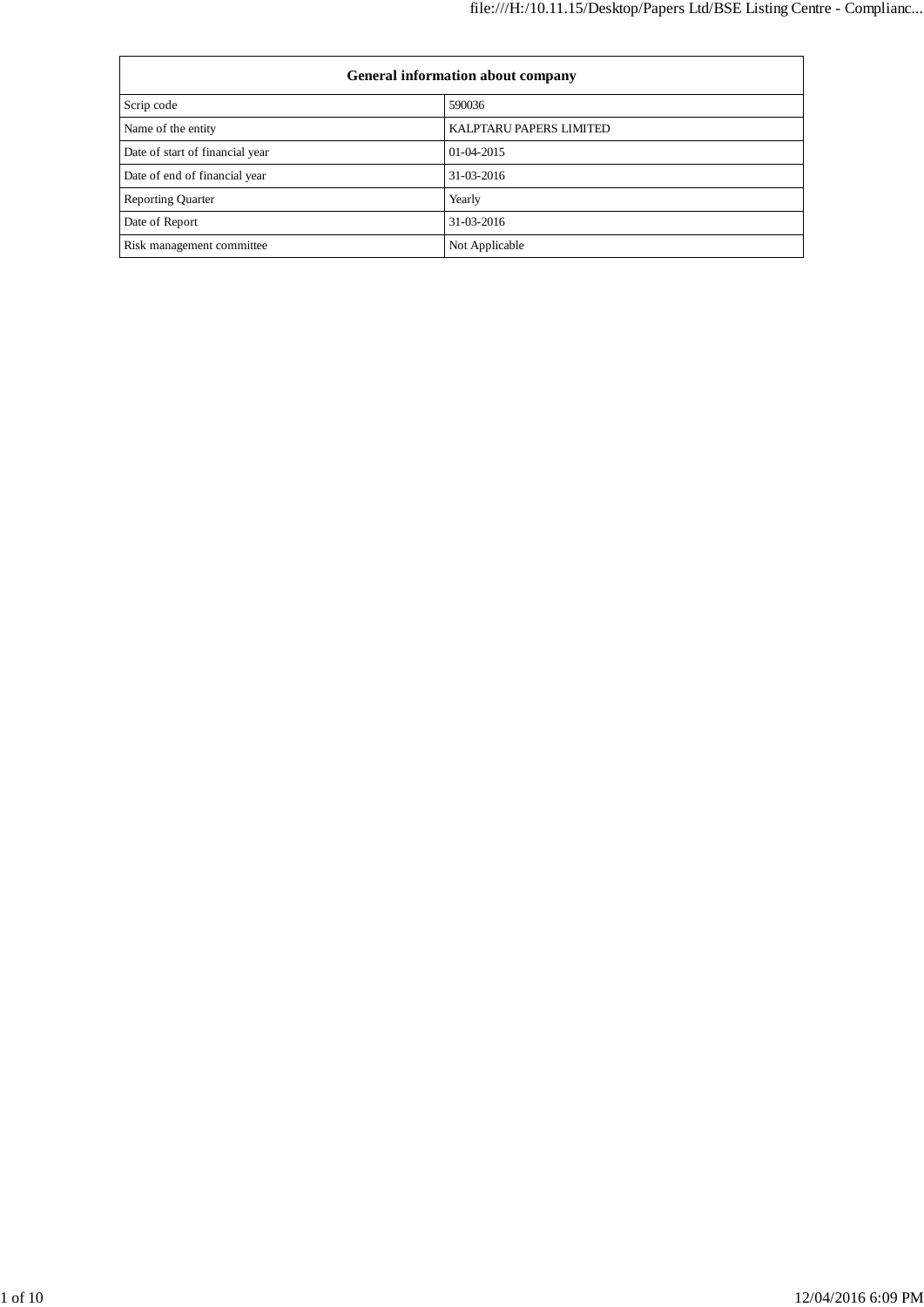|                | <b>Annexure 1</b>                                      |                                                         |                                                                |  |  |
|----------------|--------------------------------------------------------|---------------------------------------------------------|----------------------------------------------------------------|--|--|
|                | <b>Annexure 1</b>                                      |                                                         |                                                                |  |  |
|                | <b>III.</b> Meeting of Board of Directors              |                                                         |                                                                |  |  |
| <b>Sr</b>      | Date(s) of meeting (if any) in the<br>previous quarter | $Date(s)$ of meeting (if any) in the<br>current quarter | Maximum gap between any two consecutive (in<br>number of days) |  |  |
|                | $06 - 11 - 2015$                                       |                                                         |                                                                |  |  |
| $\overline{2}$ |                                                        | $10-02-2016$                                            | 95                                                             |  |  |
| 3              |                                                        | 31-03-2016                                              | 49                                                             |  |  |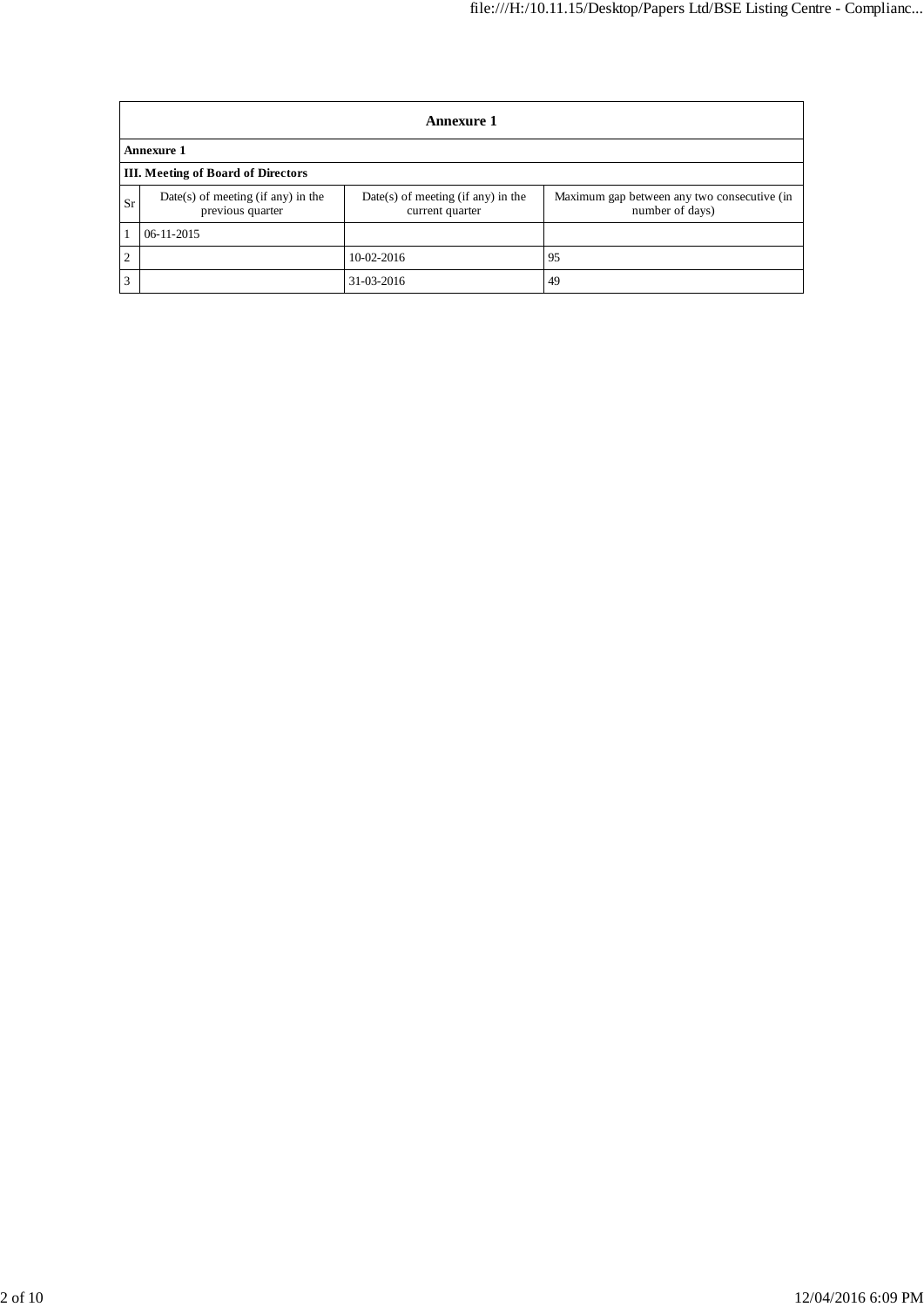|           | <b>Annexure 1</b>                |                                                                   |                                                     |                                           |                                                                     |                                                                               |
|-----------|----------------------------------|-------------------------------------------------------------------|-----------------------------------------------------|-------------------------------------------|---------------------------------------------------------------------|-------------------------------------------------------------------------------|
|           | <b>IV. Meeting of Committees</b> |                                                                   |                                                     |                                           |                                                                     |                                                                               |
| <b>Sr</b> | Name of<br>Committee             | Date(s) of meeting of<br>the committee in the<br>relevant quarter | Whether<br>requirement of<br>Ouorum met<br>(Yes/No) | Requirement of<br>Ouorum met<br>(details) | $Date(s)$ of meeting of<br>the committee in the<br>previous quarter | Maximum gap between<br>any two consecutive<br>meetings (in number of<br>days) |
|           | Audit<br>Committee               | $10-02-2016$                                                      | Yes                                                 | All Members were<br>present               | 06-11-2015                                                          | 95                                                                            |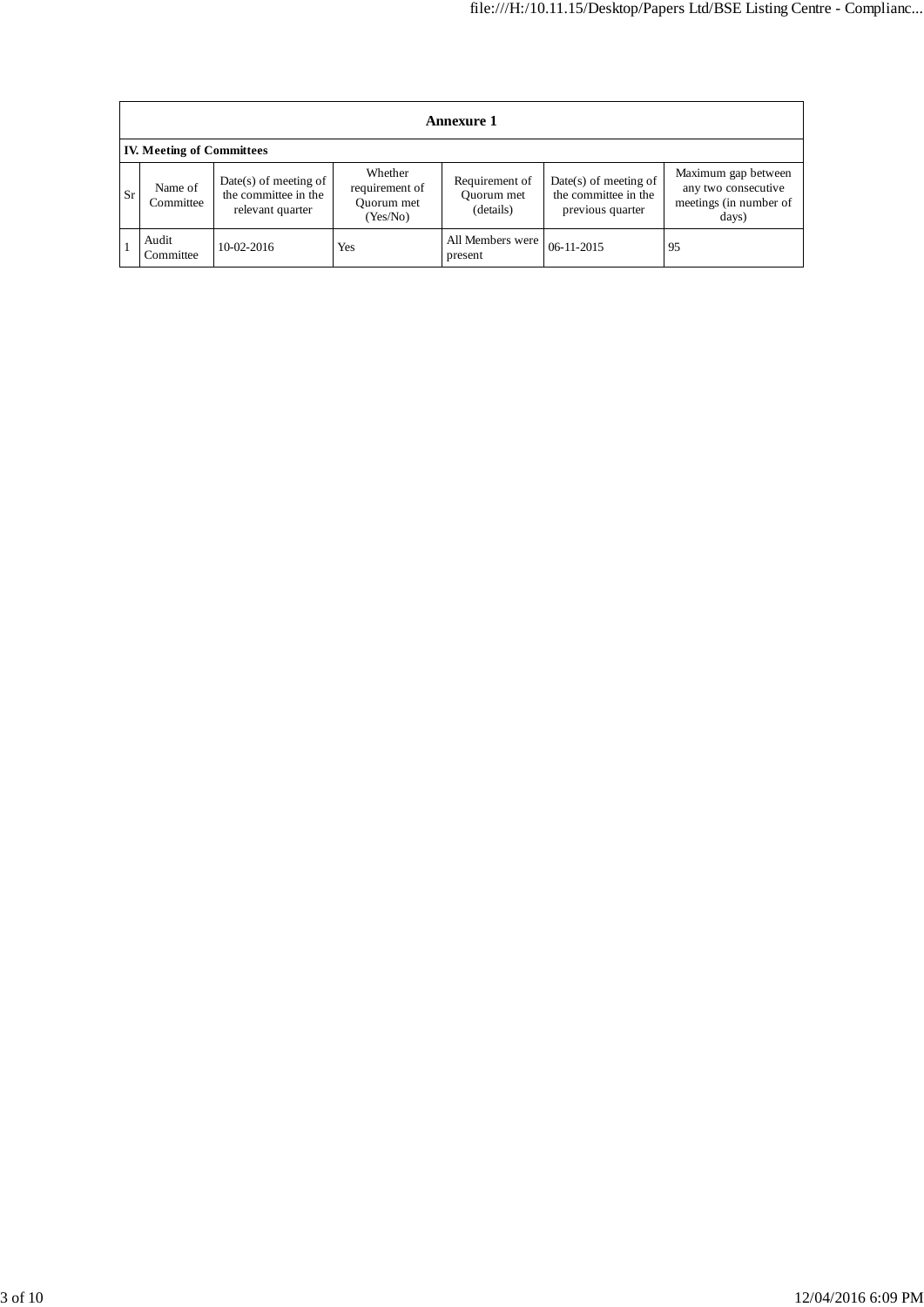| Annexure 1                                                                                                |                                  |                                                                   |  |  |
|-----------------------------------------------------------------------------------------------------------|----------------------------------|-------------------------------------------------------------------|--|--|
| V. Related Party Transactions                                                                             |                                  |                                                                   |  |  |
| Subject                                                                                                   | Compliance status<br>(Yes/No/NA) | If status is "No" details of<br>non-compliance may be given here. |  |  |
| Whether prior approval of audit committee obtained                                                        | <b>NA</b>                        |                                                                   |  |  |
| Whether shareholder approval obtained for material RPT                                                    | <b>NA</b>                        |                                                                   |  |  |
| Whether details of RPT entered into pursuant to omnibus<br>approval have been reviewed by Audit Committee | NA                               |                                                                   |  |  |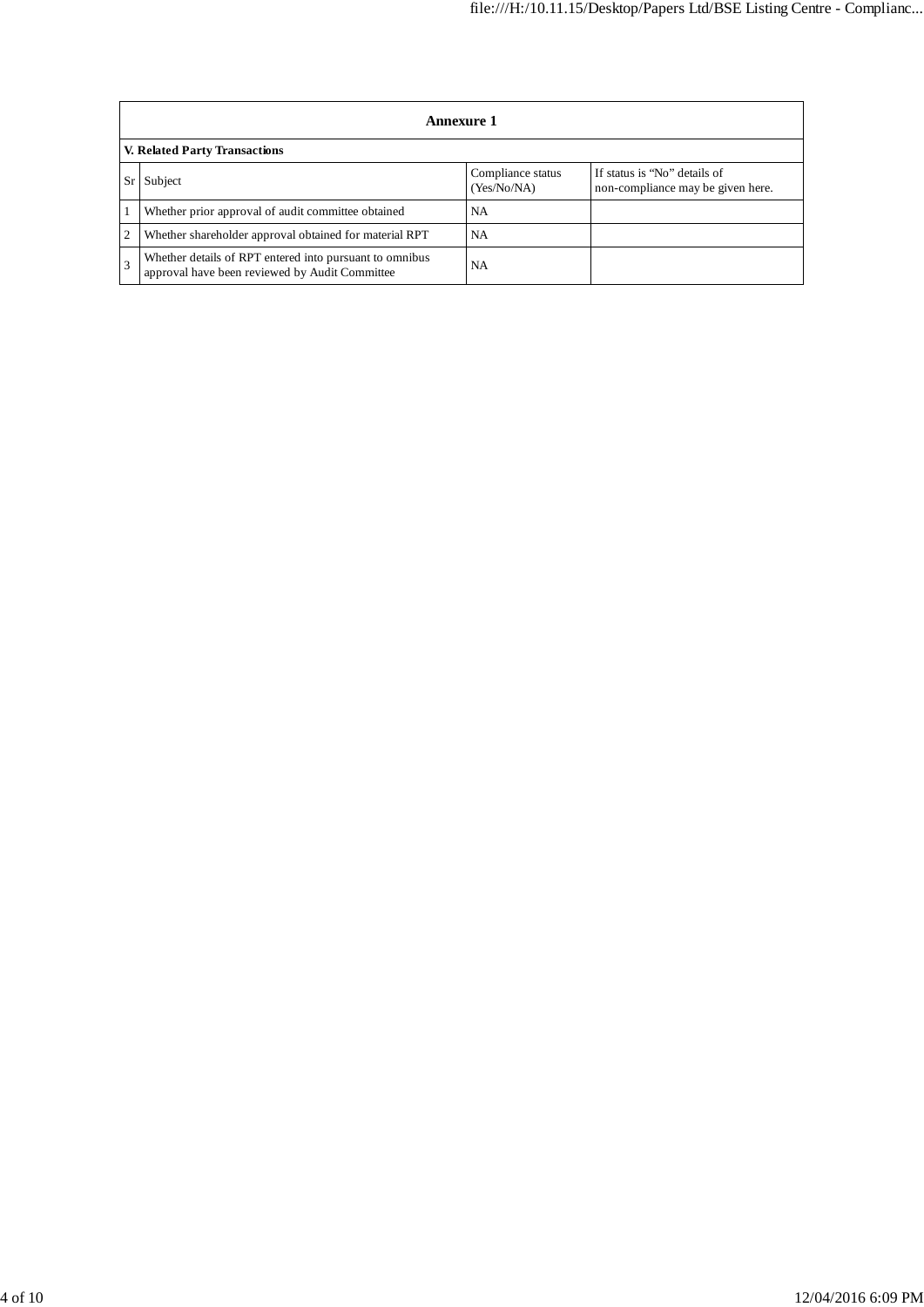|                | Annexure 1                                                                                                                                                                                                      |                               |  |  |
|----------------|-----------------------------------------------------------------------------------------------------------------------------------------------------------------------------------------------------------------|-------------------------------|--|--|
|                | <b>VI.</b> Affirmations                                                                                                                                                                                         |                               |  |  |
| Sr             | Subject                                                                                                                                                                                                         | Compliance status<br>(Yes/No) |  |  |
| $\mathbf{1}$   | The composition of Board of Directors is in terms of SEBI (Listing obligations and disclosure requirements)<br>Regulations, 2015                                                                                | Yes                           |  |  |
| $\overline{c}$ | The composition of the following committees is in terms of SEBI(Listing obligations and disclosure<br>requirements) Regulations, 2015 a. Audit Committee                                                        | Yes                           |  |  |
| 3              | The composition of the following committees is in terms of SEBI(Listing obligations and disclosure<br>requirements) Regulations, 2015. b. Nomination & remuneration committee                                   | Yes                           |  |  |
| $\overline{4}$ | The composition of the following committees is in terms of SEBI(Listing obligations and disclosure<br>requirements) Regulations, 2015. c. Stakeholders relationship committee                                   | Yes                           |  |  |
| $\overline{5}$ | The composition of the following committees is in terms of SEBI(Listing obligations and disclosure<br>requirements) Regulations, 2015. d. Risk management committee (applicable to the top 100 listed entities) | <b>NA</b>                     |  |  |
| 6              | The committee members have been made aware of their powers, role and responsibilities as specified in SEBI<br>(Listing obligations and disclosure requirements) Regulations, 2015.                              | Yes                           |  |  |
| $\overline{7}$ | The meetings of the board of directors and the above committees have been conducted in the manner as<br>specified in SEBI (Listing obligations and disclosure requirements) Regulations, 2015.                  | Yes                           |  |  |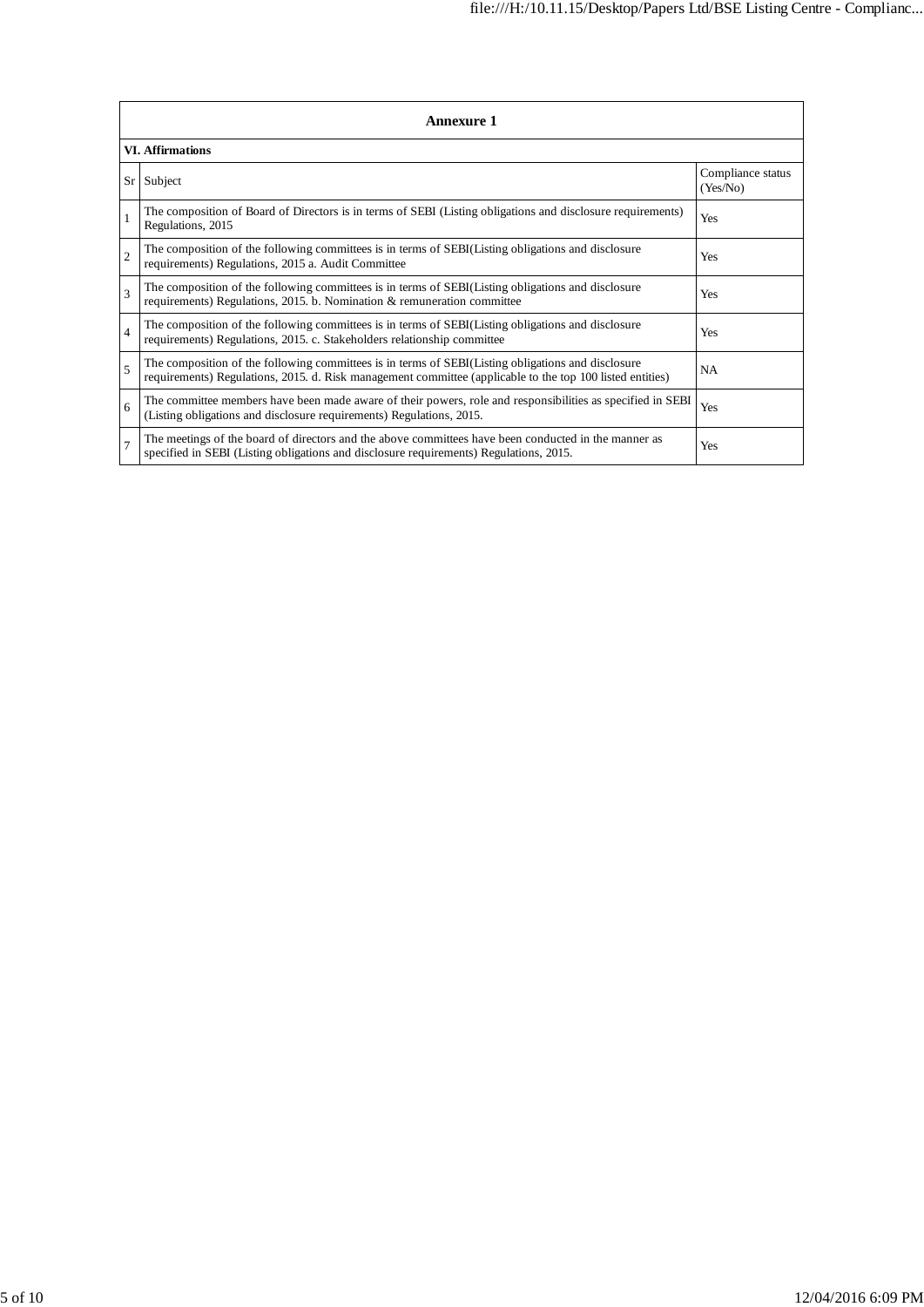|                |                                                                                                                                               | <b>Annexure II</b>               |                                                                      |                    |  |  |
|----------------|-----------------------------------------------------------------------------------------------------------------------------------------------|----------------------------------|----------------------------------------------------------------------|--------------------|--|--|
|                | Annexure II to be submitted by listed entity at the end of the financial year (for the whole of financial year)                               |                                  |                                                                      |                    |  |  |
|                | I. Disclosure on website in terms of Listing Regulations                                                                                      |                                  |                                                                      |                    |  |  |
| Sr             | Item                                                                                                                                          | Compliance status<br>(Yes/No/NA) | If status is "No" details of<br>non-compliance may be given<br>here. | Web address        |  |  |
| $\mathbf{1}$   | Details of business                                                                                                                           | Yes                              |                                                                      | www.kalptaru.co.in |  |  |
| $\overline{2}$ | Terms and conditions of appointment of independent<br>directors                                                                               | Yes                              |                                                                      | www.kalptaru.co.in |  |  |
| 3              | Composition of various committees of board of<br>directors                                                                                    | Yes                              |                                                                      | www.kalptaru.co.in |  |  |
| $\overline{4}$ | Code of conduct of board of directors and senior<br>management personnel                                                                      | Yes                              |                                                                      | www.kalptaru.co.in |  |  |
| 5              | Details of establishment of vigil mechanism/ Whistle<br>Blower policy                                                                         | Yes                              |                                                                      | www.kalptaru.co.in |  |  |
| 6              | Criteria of making payments to non-executive<br>directors                                                                                     | Yes                              |                                                                      | www.kalptaru.co.in |  |  |
| 7              | Policy on dealing with related party transactions                                                                                             | Yes                              |                                                                      | www.kalptaru.co.in |  |  |
| 8              | Policy for determining 'material' subsidiaries                                                                                                | NA                               |                                                                      |                    |  |  |
| 9              | Details of familiarization programmes imparted to<br>independent directors                                                                    | Yes                              |                                                                      | www.kalptaru.co.in |  |  |
| 10             | Contact information of the designated officials of the<br>listed entity who are responsible for assisting and<br>handling investor grievances | Yes                              |                                                                      | www.kalptaru.co.in |  |  |
| 11             | email address for grievance redressal and other<br>relevant details                                                                           | Yes                              |                                                                      | www.kalptaru.co.in |  |  |
| 12             | <b>Financial results</b>                                                                                                                      | Yes                              |                                                                      | www.kalptaru.co.in |  |  |
| 13             | Shareholding pattern                                                                                                                          | Yes                              |                                                                      | www.kalptaru.co.in |  |  |
| 14             | Details of agreements entered into with the media<br>companies and/or their associates                                                        | <b>NA</b>                        |                                                                      |                    |  |  |
|                | 15 New name and the old name of the listed entity                                                                                             | NA                               |                                                                      |                    |  |  |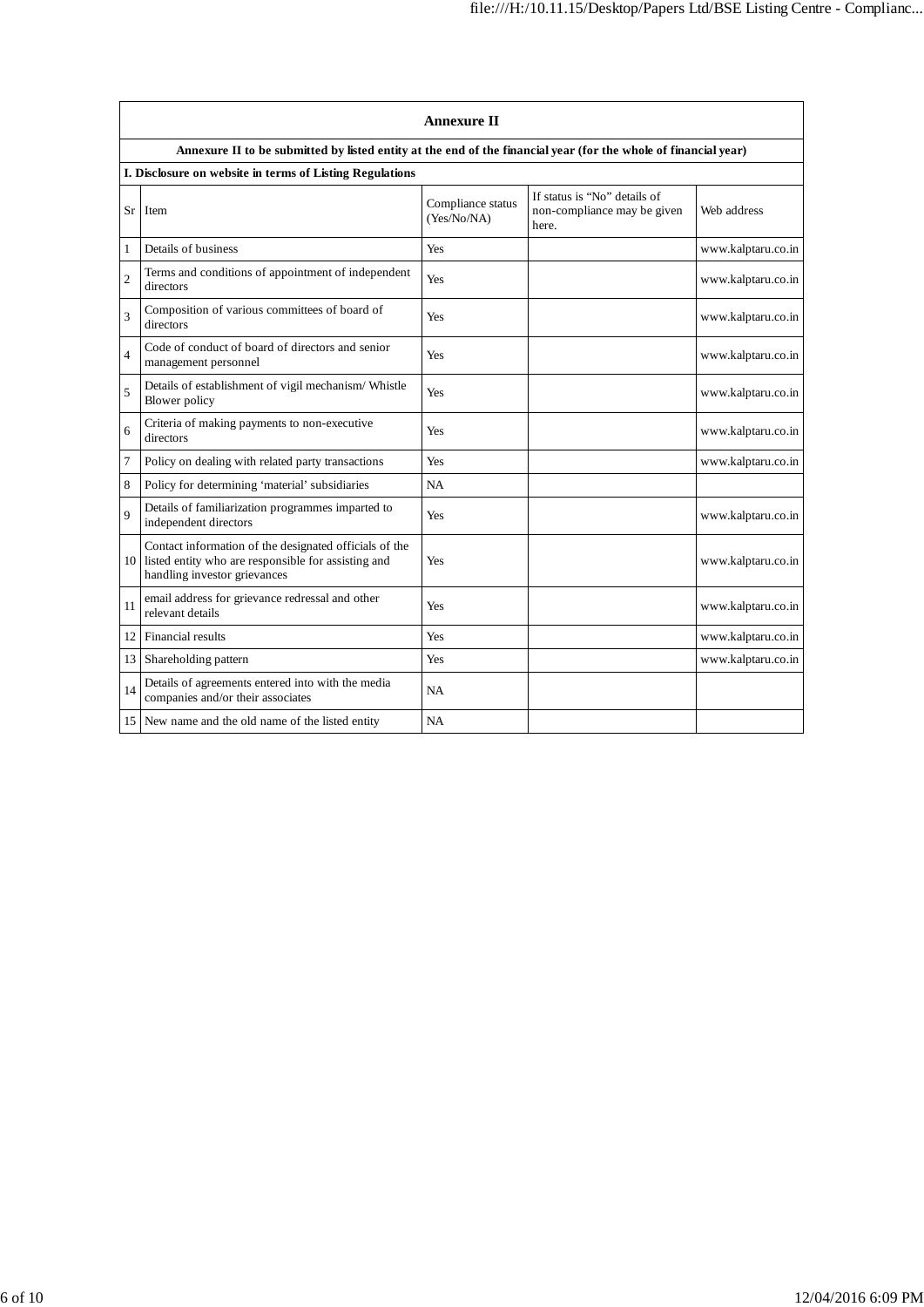|      | <b>Annexure II</b>                                                                                                      |                                       |                                  |                                                                      |  |  |
|------|-------------------------------------------------------------------------------------------------------------------------|---------------------------------------|----------------------------------|----------------------------------------------------------------------|--|--|
|      | <b>II. Annual Affirmations</b>                                                                                          |                                       |                                  |                                                                      |  |  |
| Sr   | Particulars                                                                                                             | Regulation<br>Number                  | Compliance status<br>(Yes/No/NA) | If status is "No" details of<br>non-compliance may be given<br>here. |  |  |
| 1    | Independent director(s) have been appointed in terms of<br>specified criteria of 'independence' and/or 'eligibility'    | 16(1)(b) &<br>25(6)                   | Yes                              |                                                                      |  |  |
| 2    | Board composition                                                                                                       | 17(1)                                 | Yes                              |                                                                      |  |  |
| 3    | Meeting of Board of directors                                                                                           | 17(2)                                 | Yes                              |                                                                      |  |  |
| 4    | Review of Compliance Reports                                                                                            | 17(3)                                 | Yes                              |                                                                      |  |  |
| 5    | Plans for orderly succession for appointments                                                                           | 17(4)                                 | Yes                              |                                                                      |  |  |
| 6    | Code of Conduct                                                                                                         | 17(5)                                 | Yes                              |                                                                      |  |  |
| 7    | Fees/compensation                                                                                                       | 17(6)                                 | Yes                              |                                                                      |  |  |
| 8    | Minimum Information                                                                                                     | 17(7)                                 | Yes                              |                                                                      |  |  |
| 9    | Compliance Certificate                                                                                                  | 17(8)                                 | Yes                              |                                                                      |  |  |
| 10   | Risk Assessment & Management                                                                                            | 17(9)                                 | Yes                              |                                                                      |  |  |
| 11   | Performance Evaluation of Independent Directors                                                                         | 17(10)                                | Yes                              |                                                                      |  |  |
| 12   | Composition of Audit Committee                                                                                          | 18(1)                                 | Yes                              |                                                                      |  |  |
| 13   | Meeting of Audit Committee                                                                                              | 18(2)                                 | Yes                              |                                                                      |  |  |
| 14   | Composition of nomination & remuneration committee                                                                      | 19(1) & (2)                           | Yes                              |                                                                      |  |  |
| 15   | Composition of Stakeholder Relationship Committee                                                                       | 20(1) & (2)                           | Yes                              |                                                                      |  |  |
| 16   | Composition and role of risk management committee                                                                       | 21(1),<br>(2), (3), (4)               | <b>NA</b>                        |                                                                      |  |  |
| 17   | Vigil Mechanism                                                                                                         | 22                                    | Yes                              |                                                                      |  |  |
| 18   | Policy for related party Transaction                                                                                    | $23(1)$ ,<br>$(5), (6), (7)$ &<br>(8) | Yes                              |                                                                      |  |  |
| 19   | Prior or Omnibus approval of Audit Committee for all<br>related party transactions                                      | 23(2), (3)                            | <b>NA</b>                        |                                                                      |  |  |
| 20 I | Approval for material related party transactions                                                                        | 23(4)                                 | <b>NA</b>                        |                                                                      |  |  |
| 21   | Composition of Board of Directors of unlisted material<br>Subsidiary                                                    | 24(1)                                 | NA                               |                                                                      |  |  |
| 22   | Other Corporate Governance requirements with respect<br>to subsidiary of listed entity                                  | 24(2),<br>$(3),(4),(5)$ &<br>(6)      | NA                               |                                                                      |  |  |
| 23   | Maximum Directorship & Tenure                                                                                           | 25(1) & (2)                           | Yes                              |                                                                      |  |  |
| 24   | Meeting of independent directors                                                                                        | $25(3) \& (4)$                        | Yes                              |                                                                      |  |  |
| 25   | Familiarization of independent directors                                                                                | 25(7)                                 | Yes                              |                                                                      |  |  |
| 26   | Memberships in Committees                                                                                               | 26(1)                                 | Yes                              |                                                                      |  |  |
| 27   | Affirmation with compliance to code of conduct from<br>members of Board of Directors and Senior management<br>personnel | 26(3)                                 | Yes                              |                                                                      |  |  |
| 28   | Disclosure of Shareholding by Non-Executive Directors                                                                   | 26(4)                                 | Yes                              |                                                                      |  |  |
| 29   | Policy with respect to Obligations of directors and senior<br>management                                                | $26(2)$ & $26(5)$                     | Yes                              |                                                                      |  |  |
|      | Any other information to be provided - Add Notes                                                                        |                                       |                                  |                                                                      |  |  |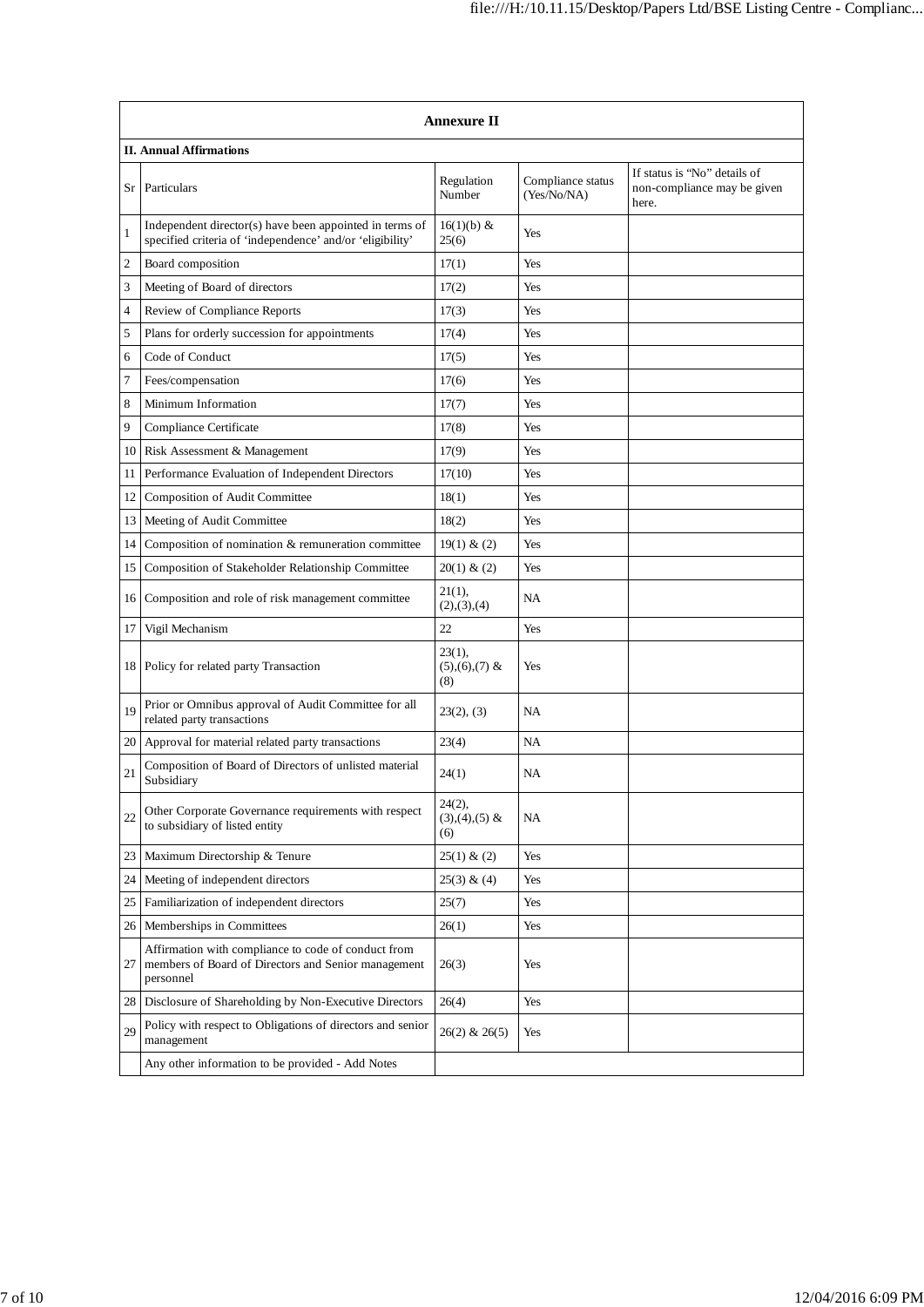## **Annexure II**

## **III. Affirmations**

1 The Listed Entity has approved Material Subsidiary Policy and the Corporate Governance requirements with respect to NA